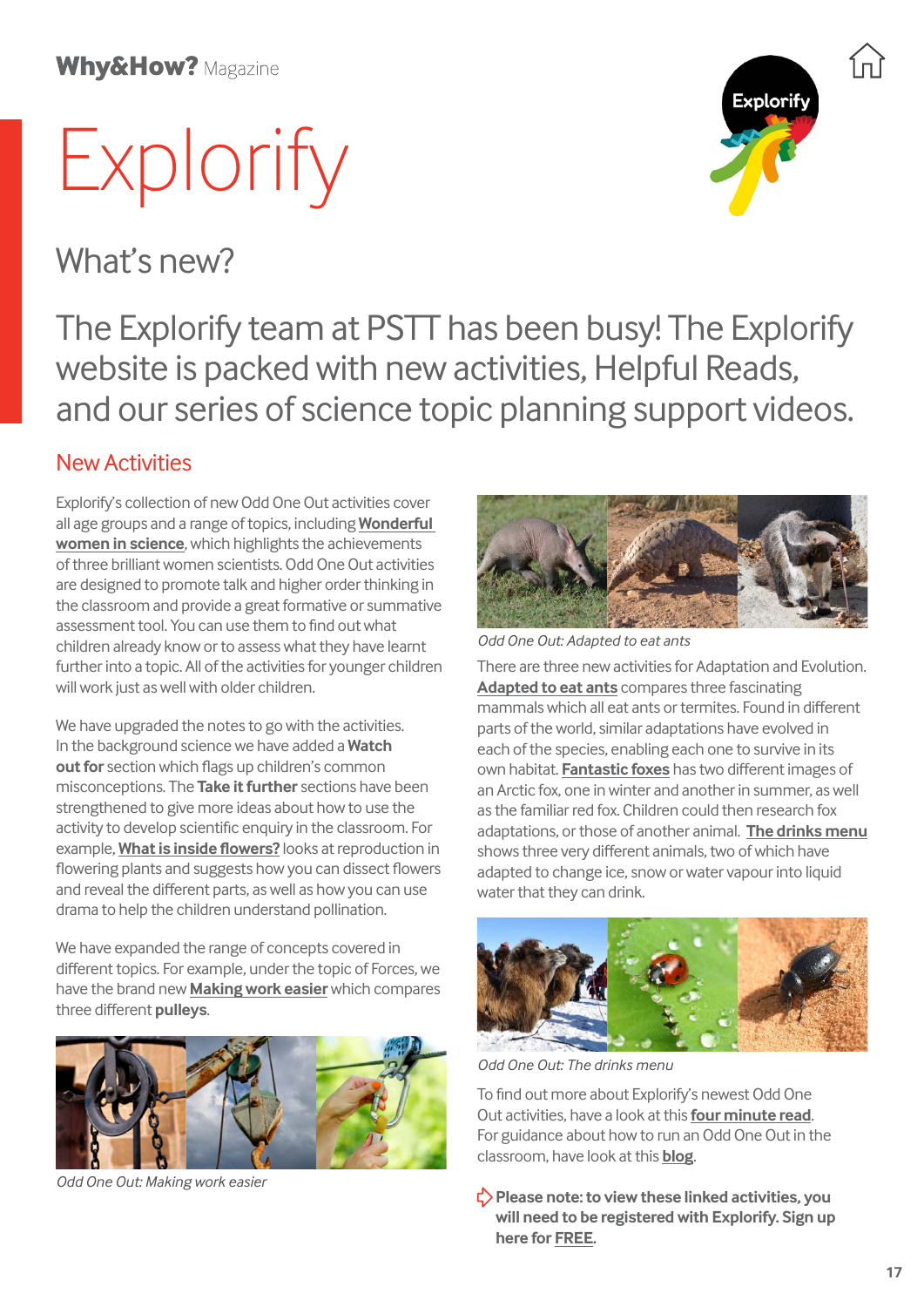

*Making maths meaningful with Explorify*

## Helpful Reads for Science Leads

#### **Where might an unplanned Explorify journey lead?**

What do you do if you have a spare fifteen minutes with your class? Instead of games or tidying up or an extra moment to read, what about diving into an Explorify activity? You could follow suggestions from the children or build up your own stack of Explorify favourites on the 'My dashboard' page ready to dip into later. If you are unsure about what to pick, you can always go for one of the suggestions given on your Explorify homepage.

In this **[Helpful Read](https://explorify.uk/teaching-support/using-explorify/where-might-an-unplanned-explorify-journey-lead)**, Robin James describes how a more playful, ad hoc, adventurous approach to Explorify can reap unexpected rewards.

### **Preparing for Ofsted**

As science is a core subject, many schools are reporting that it is one of the subjects commonly chosen by Inspectors in England to examine in detail. This is known as a "deep dive". If you are the Science Subject Leader at your school, you should expect a deep dive when Ofsted visit, and there are things you can do to prepare for this.

In this **[Helpful Read](https://explorify.uk/teaching-support/leading-science/preparing-for-ofsted)**, Jo Moore shares her recent experience of an Ofsted inspection at her school. She describes what happened over the course of the inspection and some of the questions she was asked as a science subject leader – about the school's science

curriculum, and about progression in both substantive and disciplinary knowledge. At the end, Jo gives her five top tips for subject leaders to ensure they are prepared in advance of the school getting "the call".

#### **Make maths meaningful with Explorify**

Find out how Explorify activities can provide great contexts for developing and applying maths skills. In this **[Helpful](https://explorify.uk/teaching-support/using-explorify/make-maths-meaningful-with-explorify)  [Read](https://explorify.uk/teaching-support/using-explorify/make-maths-meaningful-with-explorify)**, Robin James picks out a collection of activities that give children opportunities for estimating, weighing, measuring distance, counting, and identifying shapes.

#### **Top 10 Tips for new Science Leaders**

This **[Helpful Read](https://explorify.uk/teaching-support/leading-science/top-10-tips-for-new-science-leaders)** has been updated and is a great starting point for anyone taking on the leadership of primary science.

## Coming soon!

We are about to launch a brand new category of activities, '**Have you ever?**'

Due to be published in June 2022, these activities are designed to make children the experts by relating their everyday experiences to science learning. Based on the principles of the **[Primary Science Capital Teaching](https://www.ucl.ac.uk/ioe/departments-and-centres/departments/education-practice-and-society/stem-participation-social-justice-research/primary-science-capital-project)  [Approach](https://www.ucl.ac.uk/ioe/departments-and-centres/departments/education-practice-and-society/stem-participation-social-justice-research/primary-science-capital-project)**, the aim is to get children talking about simple experiences and encourage them to see themselves as science experts with a valuable contribution to make.